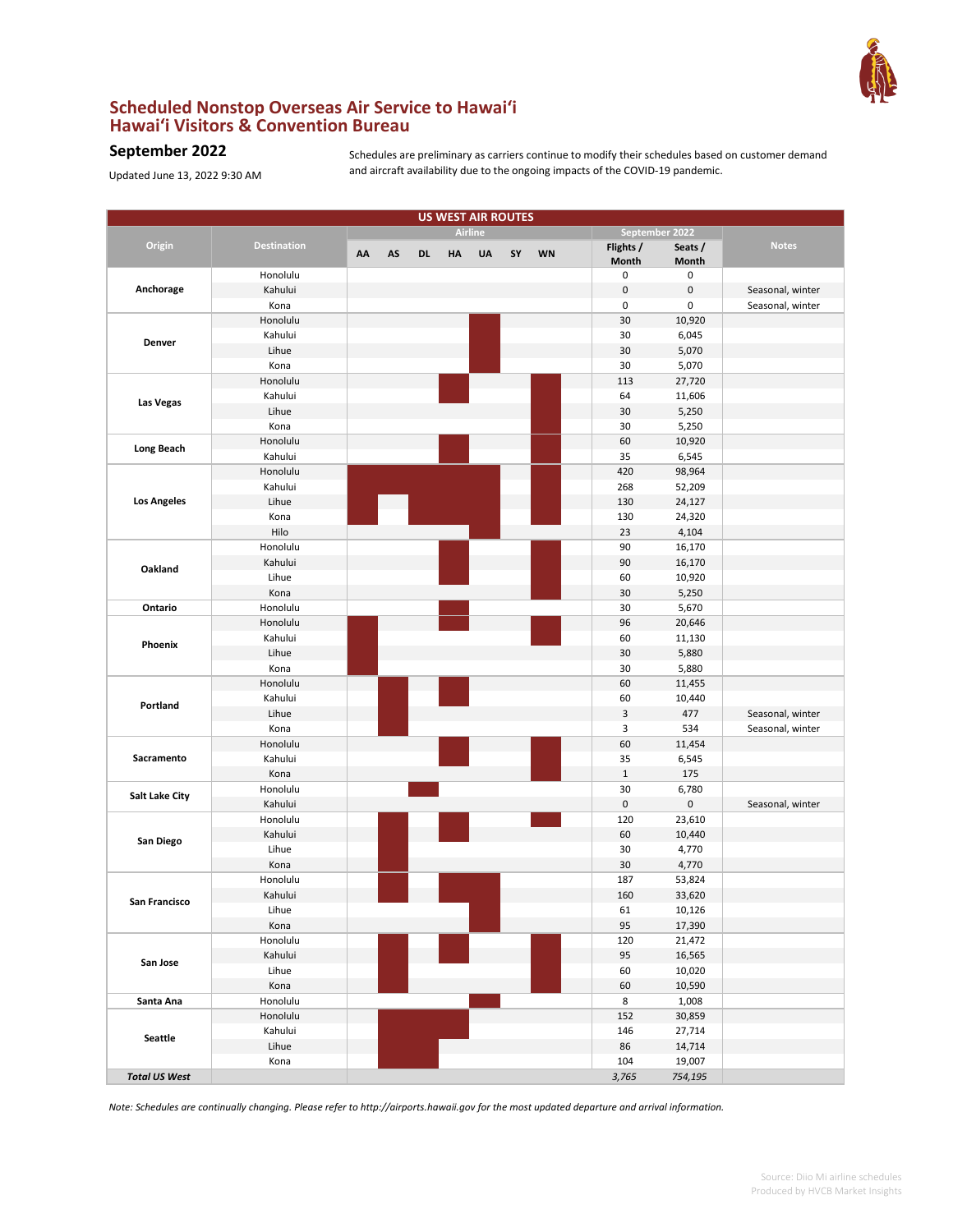

| <b>US EAST AIR ROUTES</b> |                    |                 |           |                |  |                    |                  |              |
|---------------------------|--------------------|-----------------|-----------|----------------|--|--------------------|------------------|--------------|
|                           |                    |                 |           | <b>Airline</b> |  | September 2022     |                  |              |
| Origin                    | <b>Destination</b> | AA<br><b>DL</b> | <b>HA</b> | <b>UA</b>      |  | Flights /<br>Month | Seats /<br>Month | <b>Notes</b> |
| Atlanta                   | Honolulu           |                 |           |                |  | 30                 | 6,780            |              |
| Austin                    | Honolulu           |                 |           |                |  | 12                 | 3,336            |              |
| <b>Boston</b>             | Honolulu           |                 |           |                |  | 17                 | 4,726            |              |
|                           | Honolulu           |                 |           |                |  | 30                 | 9,540            |              |
| Chicago                   | Kahului            |                 |           |                |  | 22                 | 5,416            |              |
|                           | Kona               |                 |           |                |  | 4                  | 1,272            |              |
| Charlotte                 | Honolulu           |                 |           |                |  | $\mathbf 0$        | 0                |              |
|                           | Honolulu           |                 |           |                |  | 36                 | 9,828            |              |
| <b>Dallas</b>             | Kahului            |                 |           |                |  | 36                 | 10,260           |              |
|                           | Lihue              |                 |           |                |  | $\mathsf 0$        | 0                |              |
|                           | Kona               |                 |           |                |  | $\mathbf 0$        | 0                |              |
| <b>Detroit</b>            | Honolulu           |                 |           |                |  | $\mathbf{0}$       | $\mathbf 0$      |              |
| Houston                   | Honolulu           |                 |           |                |  | 30                 | 10,920           |              |
| <b>Minneapolis</b>        | Honolulu           |                 |           |                |  | 23                 | 5,198            |              |
| <b>Newark</b>             | Honolulu           |                 |           |                |  | 30                 | 6,730            |              |
|                           | Kahului            |                 |           |                |  | $\mathbf{1}$       | 167              |              |
| <b>New York</b>           | Honolulu           |                 |           |                |  | 30                 | 8,340            |              |
| Orlando                   | Honolulu           |                 |           |                |  | 12                 | 3,336            |              |
| Washington, D.C.          | Honolulu           |                 |           |                |  | $\overline{7}$     | 1,680            |              |
| <b>Total US East</b>      |                    |                 |           |                |  | 320                | 87,529           |              |

|                     |                    | <b>CANADA AIR ROUTES</b> |                           |                         |                  |
|---------------------|--------------------|--------------------------|---------------------------|-------------------------|------------------|
|                     |                    | <b>Airline</b>           | September 2022            |                         |                  |
| Origin              | <b>Destination</b> | <b>AC</b><br><b>WS</b>   | Flights /<br><b>Month</b> | Seats /<br><b>Month</b> | <b>Notes</b>     |
|                     | Honolulu           |                          | 0                         | 0                       | Seasonal, winter |
| Calgary             | Kahului            |                          | $\mathbf{0}$              | $\mathbf{0}$            |                  |
|                     | Lihue              |                          | $\mathbf 0$               | 0                       |                  |
|                     | Kona               |                          | $\mathbf 0$               | 0                       | Seasonal, winter |
| Edmonton            | Honolulu           |                          | 0                         | 0                       |                  |
|                     | Kahului            |                          | $\mathbf 0$               | $\mathbf 0$             | Seasonal, winter |
| <b>Montreal</b>     | Honolulu           |                          | 0                         | 0                       |                  |
| <b>Toronto</b>      | Honolulu           |                          | $\mathbf{0}$              | $\mathbf 0$             | Seasonal, winter |
|                     | Kahului            |                          | $\mathbf 0$               | 0                       |                  |
|                     | Honolulu           |                          | 53                        | 9,072                   |                  |
| Vancouver           | Kahului            |                          | 53                        | 9,072                   |                  |
|                     | Lihue              |                          | $\mathbf 0$               | $\mathbf{0}$            | Seasonal, winter |
|                     | Kona               |                          | 0                         | 0                       | Seasonal, winter |
| <b>Total Canada</b> |                    |                          | 106                       | 18,144                  |                  |

| <b>JAPAN AIR ROUTES</b> |                    |    |           |           |    |                |       |  |                |         |              |
|-------------------------|--------------------|----|-----------|-----------|----|----------------|-------|--|----------------|---------|--------------|
|                         |                    |    |           |           |    | <b>Airline</b> |       |  | September 2022 |         |              |
| Origin                  | <b>Destination</b> | D7 | <b>DL</b> | <b>HA</b> | JL | <b>KE</b>      | NH UA |  | Flights /      | Seats / | <b>Notes</b> |
|                         |                    |    |           |           |    |                |       |  | <b>Month</b>   | Month   |              |
| Fukuoka                 | Honolulu           |    |           |           |    |                |       |  | 13             | 3,614   |              |
| Nagoya                  | Honolulu           |    |           |           |    |                |       |  | 30             | 7,170   |              |
| Osaka                   | Honolulu           |    |           |           |    |                |       |  | 60             | 15,510  |              |
| Sapporo                 | Honolulu           |    |           |           |    |                |       |  | 11             | 3,058   |              |
| Tokyo - HND             | Honolulu           |    |           |           |    |                |       |  | 148            | 38,132  |              |
|                         | Kona               |    |           |           |    |                |       |  | 11             | 3,058   |              |
| Tokyo - NRT             | Honolulu           |    |           |           |    |                |       |  | 142            | 36,643  |              |
|                         | Kona               |    |           |           |    |                |       |  | 30             | 5,970   |              |
| <b>Total Japan</b>      |                    |    |           |           |    |                |       |  | 445            | 113,155 |              |

| <b>OTHER ASIA AIR ROUTES</b> |                    |           |           |    |           |                |           |     |  |                |              |              |
|------------------------------|--------------------|-----------|-----------|----|-----------|----------------|-----------|-----|--|----------------|--------------|--------------|
|                              |                    |           |           |    |           |                |           |     |  |                |              |              |
|                              |                    |           |           |    |           | <b>Airline</b> |           |     |  | September 2022 |              |              |
| Origin                       | <b>Destination</b> |           |           |    |           |                |           |     |  | Flights /      | Seats /      | <b>Notes</b> |
|                              |                    | <b>CA</b> | <b>CI</b> | HA | <b>KE</b> | IJ             | <b>MU</b> | OZ. |  | Month          | <b>Month</b> |              |
| Seoul                        | Honolulu           |           |           |    |           |                |           |     |  | 71             | 22,858       |              |
| Shanghai                     | Honolulu           |           |           |    |           |                |           |     |  |                | 0            |              |
| <b>Taipei</b>                | Honolulu           |           |           |    |           |                |           |     |  |                | 0            |              |
| <b>Total Other Asia</b>      |                    |           |           |    |           |                |           |     |  | 71             | 22,858       |              |

*Note: Schedules are continually changing. Please refer to http://airports.hawaii.gov for the most updated departure and arrival information.*